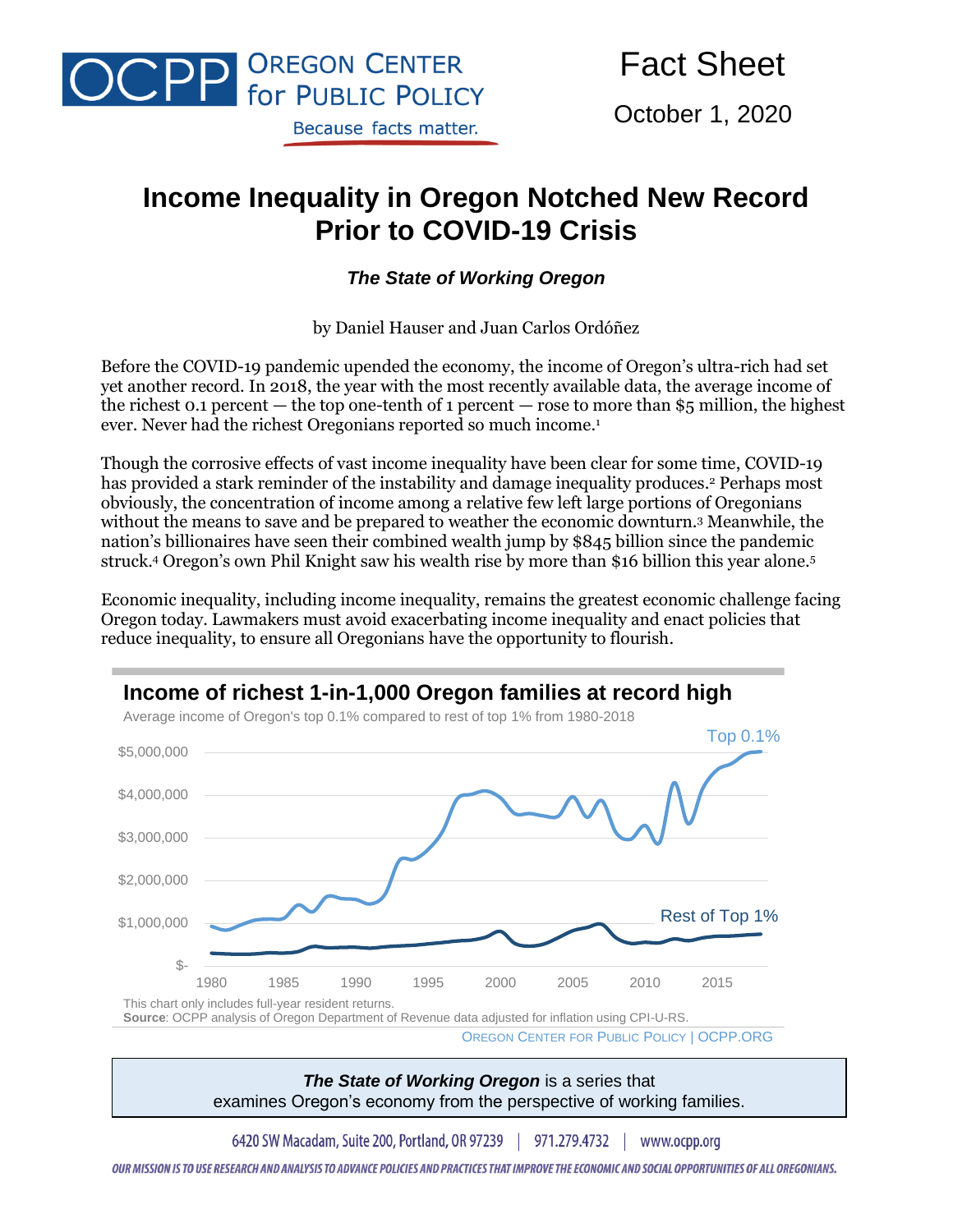The income of those at the very top of the income ladder — the highest earning 1-in-1,000 Oregonians — is at an all-time high, after adjusting for inflation. To be among the 1,819 households in this group in 2018 (the tax year with the most recent data), a taxpayer needed to earn at least \$1.8 million. <sup>6</sup> The average income of this top group was over \$5 million, the highest on record, and five times their inflation-adjusted average income of \$930,000 in 1980.

While this tiny group largely fueled the rise of the top 1 percent as a whole, the rest of the top 1 percent saw their average inflation-adjusted income more than double between 1980 and 2018. 7

## **What about race or wealth?**

The use of tax return data limits the ability to report on key aspects of economic inequality in Oregon, particularly racial disparities and wealth inequality.

Tax forms do not ask taxpayers to identify their race or ethnicity, preventing a direct analysis of income inequality by race and ethnicity. Surveys such as those produced by the U.S. Census Bureau show large racial disparities in terms of income.<sup>8</sup> Unfortunately, census data does not allow for a granular look at the incomes of the very rich. Analyzing changes to the income of the top 1 percent and top 0.1 percent requires detailed information available from tax data.

This analysis focuses on income, not accumulated wealth. Income refers to a person's annual earnings. Wealth, on the other hand, is the value of all assets (such as homes, stocks, and bonds) a person owns, minus all debts. While there is no reliable data source for the distribution of wealth at the state level, analysis at the national level shows that wealth is even more concentrated at the top — and in the hands of white people — than income.<sup>9</sup>

Economic inequality by race is the result of generations of racist structures and policies designed to boost the income and wealth of white people and put barriers in the way for Black, Indigenous, and other people of color.

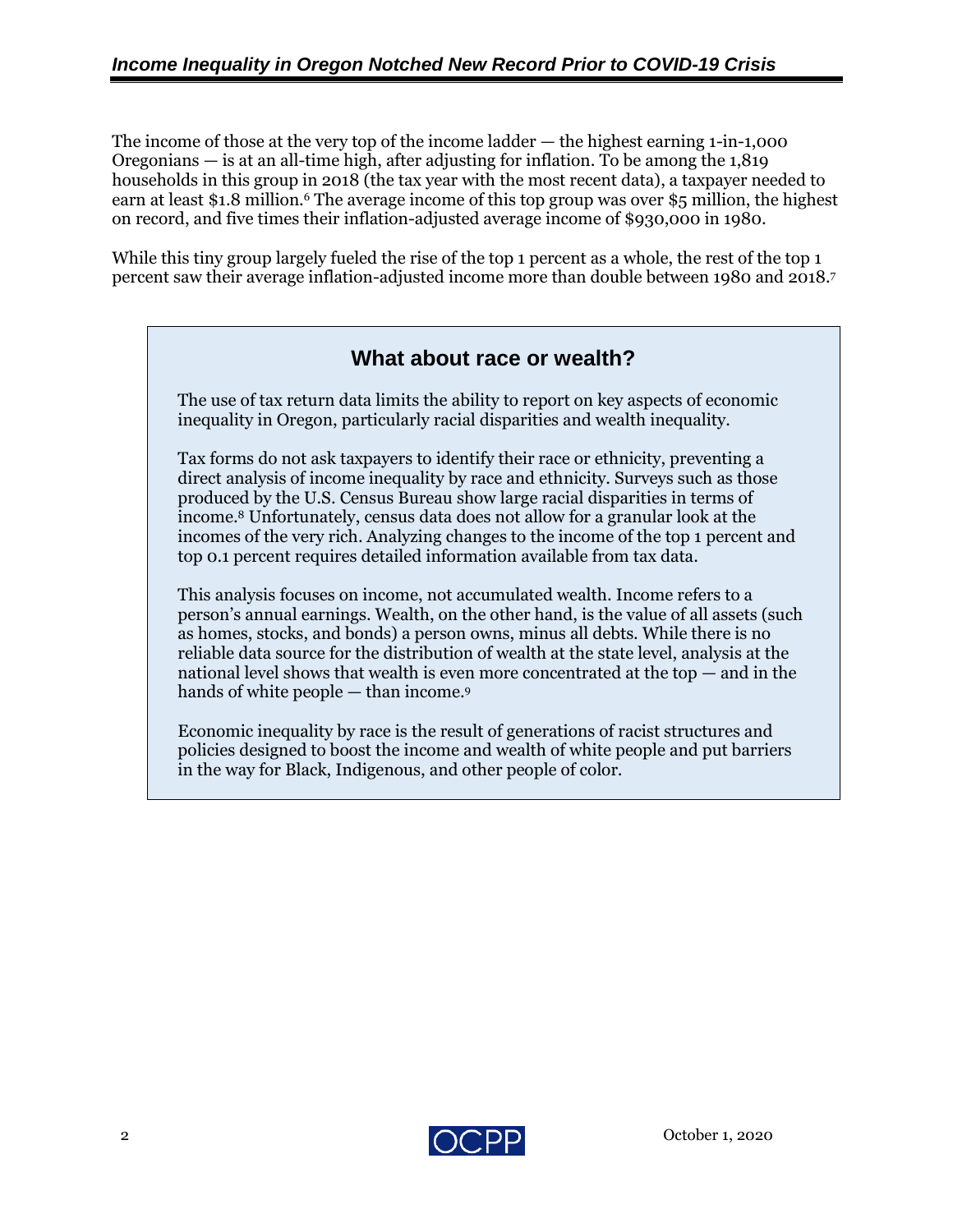

To be among the top 1 percent of earners in Oregon in 2018, a taxpayer had to earn at least \$441,700. Their average income was \$1,139,000 that year, more than triple its inflationadjusted average income in 1980 of \$348,000. Meanwhile, the income of the typical (median) Oregonian stagnated. The median Oregon income was \$38,800 in 2018, only \$3,400 higher than in 1980, after adjusting for inflation.

### **More than a century separates the richest from the middle**





How long would it take for Oregonians at different levels of income to make \$5 million? For the average member of the top one-tenth of 1 percent, it would take a bit less than one full year.<sup>10</sup> For the average member of the top 1 percent of Oregonians, it would take a little more than four

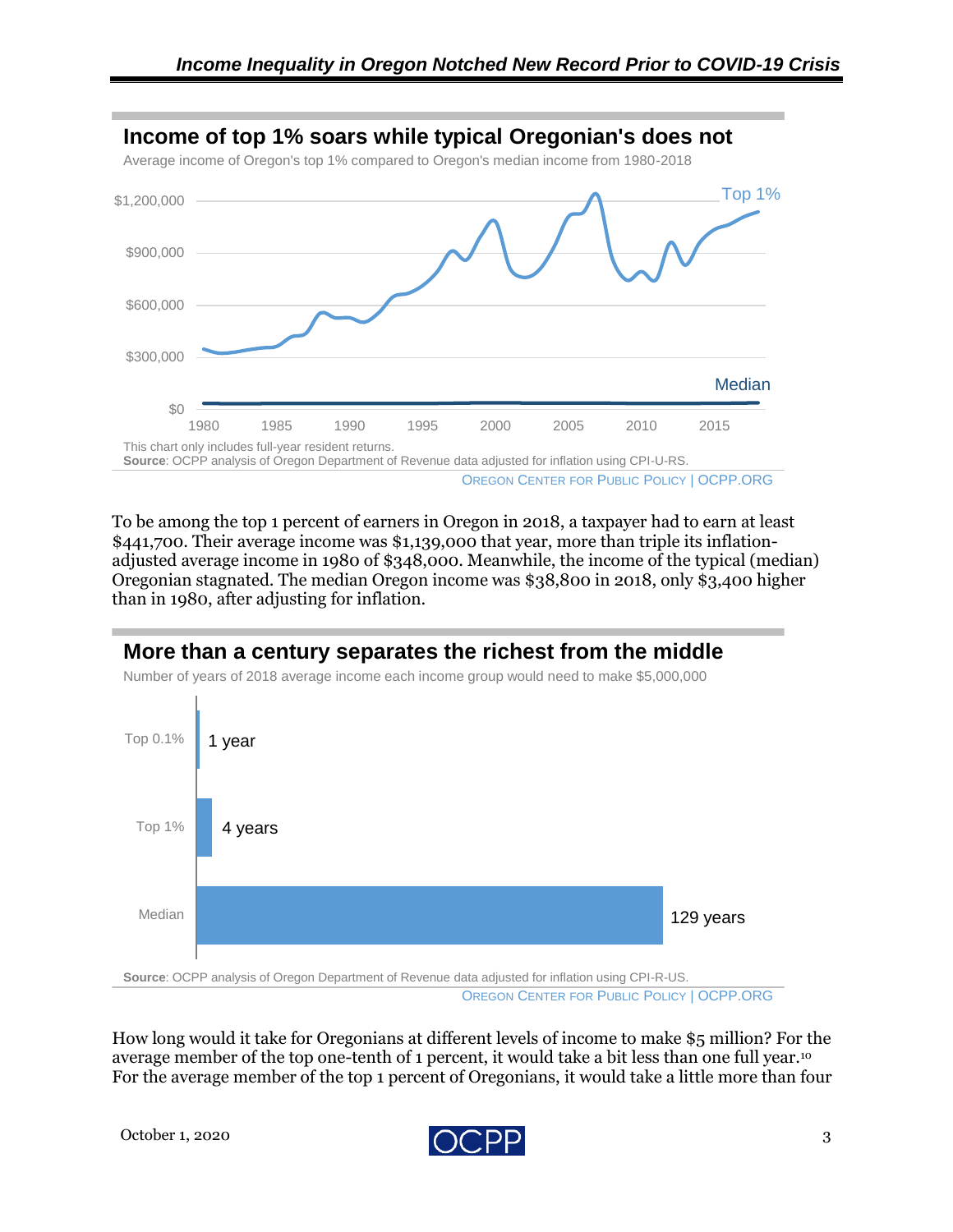years. The typical (median income) Oregonian, on the other hand, would need to toil for 129 years at the 2018 earnings level to make \$5 million. <sup>11</sup>

# **If inequality had stayed the same a typical Oregonian would earn 60% more**

Median income in Oregon for 1980, 2018, and 2018 if growth was proportionately shared since 1980



OREGON CENTER FOR PUBLIC POLICY | OCPP.ORG

Incomes were unequal in 1980s, but much less so than now. If income inequality had not grown from 1980 to 2018 — if Oregon's economic growth over that period had been shared proportionally at all income levels — then the typical Oregon taxpayer would have earned nearly \$23,000 more in 2018. <sup>12</sup> The income of the median taxpayer would have totaled about \$62,000, rather than the actual median income of \$39,000 for 2018. In other words, the taxpayer in the middle would have earned over 60 percent more. At the same time, the income of the average member of Oregon's top 1 percent would have been \$608,000, instead of \$1.1 million, had inequality stayed at the same level as in 1980.

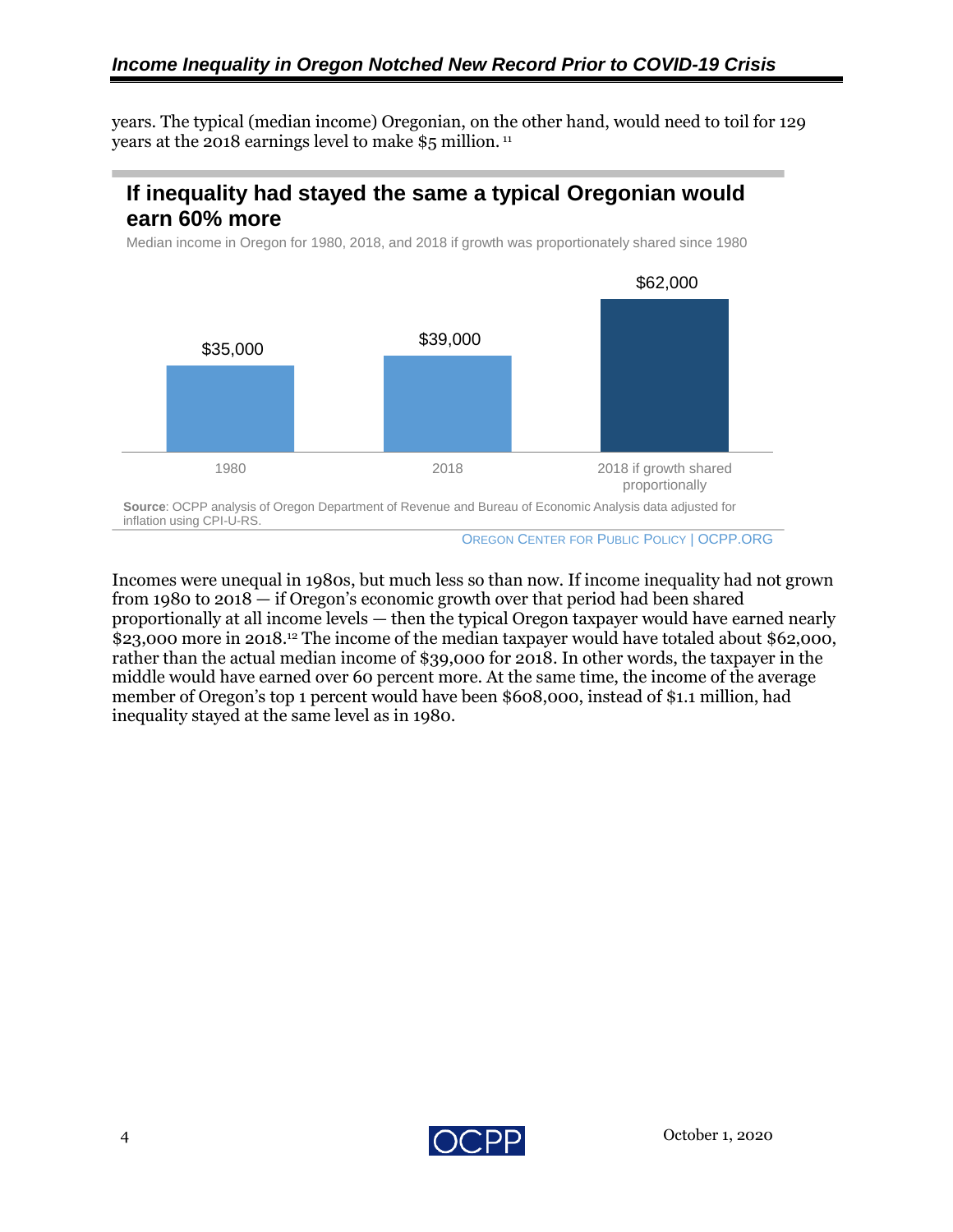

Income inequality rebounded sharply following the end of the prior recession, "The Great Recession," which officially ended in 2009. Since then, the average income of the top one-tenth of 1 percent in Oregon increased by about \$2.1 million, after adjusting for inflation. It would take the typical Oregonian 53 years to make that much money. The average member of the top 1 percent as a whole saw their income increase by about \$217,000. Over that same time period, the typical Oregonian saw a \$3,200 increase in income.



OREGON CENTER FOR PUBLIC POLICY | OCPP.ORG

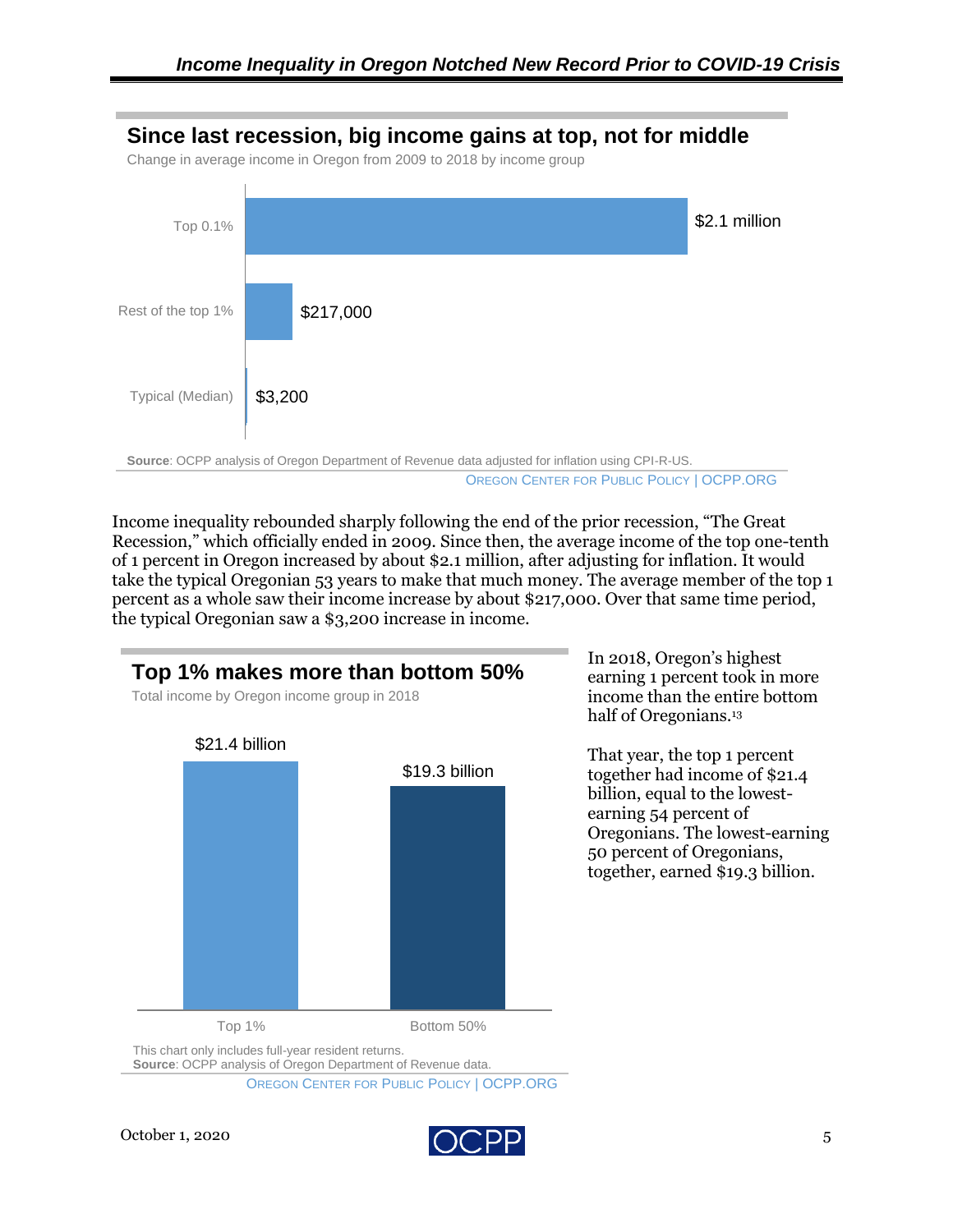

Oregon's top 1 percent has seen their share of total state income more than double in recent decades, increasing by 124 percent from 1980 to 2018.

The bottom 80 percent of Oregonians saw declines in their share of total income over that same period. <sup>14</sup> The further down the income ladder, the more severe the decline in income share.

Besides the top 1 percent, the next 19 percent was the only other group to see an increase in its share of Oregon income. This group saw their share of income rise 4 percent from 1980 to 2018.

### **Conclusion**

The income of the Oregon's ultra-rich set a new record in the lead up to the COVID-19 pandemic — a crisis that has exposed the economic vulnerabilities of a large swath of Oregonians. This crisis underscores that income inequality remains "the defining challenge of our time."<sup>15</sup>

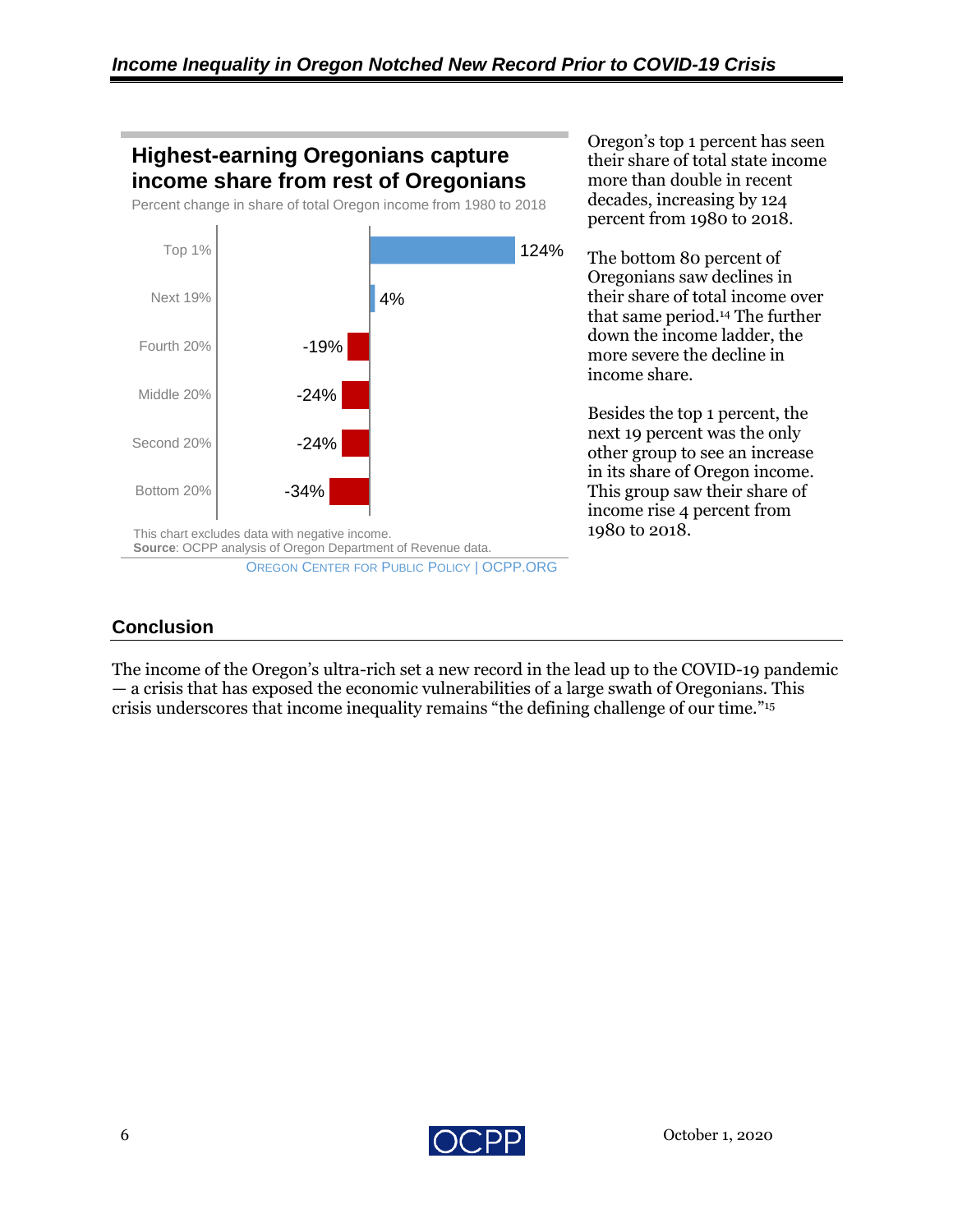#### **Endnotes**

<sup>1</sup> This fact sheet uses the terms "Oregonians" and "taxpayers" interchangeably. Unless otherwise noted, these refer to all Oregon income tax filers. In some instances, Oregon Department of Revenue data is only available for full-year resident income tax filers. In those instances, we note that the data is for full-year filers in the chart's footer with an endnote.

<sup>2</sup> See Berg, Andrew G. and Jonathan D. Ostry, "Equality and Efficiency," *Finance & Development*, Vol. 48, No. 3, September 2011, available at http://www.imf.org/external/pubs/ft/fandd/2011/09/pdf/berg.pdf; Ostry, Jonathan D., Andrew Berg and Charalambos G. Tsangarides, *Redistribution, Inequality, and Growth*, International Monetary Fund, February 2014, available at http://www.imf.org/external/pubs/ft/sdn/2014/sdn1402.pdf; Boushey, Heather and Carter C. Price, *How Are Economic Inequality and Growth Connected? A Review of Recent Research*, Washington Center for Equitable Growth, October 2014, available at http://equitablegrowth.org/wpcontent/uploads/2014/10/100914-ineq-growth.pdf; Ryder, Guy, *Urgent Action Needed to Break Out of Slow Growth Trap*, International Monetary and Financial Committee, International Monetary Fund, Thirty-Third Meeting, April 16, 2016, available at http://www.imf.org/external/spring/2016/imfc/statement/eng/ilo.pdf; Dabla-Norris, Era, Kalpana Kochhar, Nujin Suphaphiphat, Frantisek Ricka, Evridiki Tsount, *Causes and Consequences of Income Inequality: A Global Perspective*, June 2015, available at

https://www.imf.org/external/pubs/ft/sdn/2015/sdn1513.pdf; "Trends in Income Inequality and its Impacts on Economic Growth," *OECD Social, Employment and Migration Working Papers*, No. 163, OECD Publishing, 2014; Orrson, James, *Income Inequality in America: A Call for Action and Effective Policy*, White Paper, May 2015; Chetty et al. "The Association Between Income and Life Expectancy in the United States, 2001-2014", Clinical Review and Education, 2016, available at https://scholar.harvard.edu/files/cutler/files/jsc160006\_01.pdf. On the intersection between the COVID-19 pandemic and economic inequality, see Heather Boushey and Somin Park, The coronavirus recession and economic inequality: A roadmap to recovery and long-term structural change, Washington Center for Equitable Growth, August 31, 2020, available at https://equitablegrowth.org/the-coronavirus-recession-andeconomic-inequality-a-roadmap-to-recovery-and-long-term-structural-change/.

<sup>3</sup> For example, in 2018 about 39 percent of Americans lacked enough savings or cash equivalents to cover an unexpected \$400 expense, *Report on the Economic Well-Being of U.S. Households in 2018 - May 2019: Dealing with Unexpected Expenses*, Board of Governors of the Federal Reserve, available at

https://www.federalreserve.gov/publications/2019-economic-well-being-of-us-households-in-2018-dealing-withunexpected-expenses.htm.

<sup>4</sup> Americans for Tax Fairness, "Billionaire Wealth Grew by \$845 Billion, or 29%, as America Struggled Through First Six Months of Pandemic," September 17, 2020, available at https://americansfortaxfairness.org/issue/billionairewealth-grew-845-billion-29-america-struggled-first-six-months-pandemic/.

<sup>5</sup> Estimates provided by the Institute on Policy Studies and Americans for Tax Fairness on September 17, 2020, available at

https://docs.google.com/spreadsheets/d/1BfRmweKAohJ7j40PKQoKZNqdQ8Ogq2TLHbA3vvvmXBU/edit#gid=0.

<sup>6</sup> Calculations for top one-tenth of 1 percent and the rest of the top 1 percent are based on total income for full-year returns because of limitations in data availability of other types of returns.

<sup>7</sup> The inflation-adjusted average income of the rest of the top 1 percent was \$301,600 in 1980 and \$747,900 in 2018.

<sup>8</sup> Oregon Center for Public Policy, A Dream Deferred, August 2015, available at https://www.ocpp.org/2015/08/04/rpt20150804-oregon-race-ethnicity-economic/.

<sup>9</sup> Jesse Bricker, Sarena Goodman, Kevin B. Moore, and Alice Henriques Volz, "Wealth and Income Concentration in the SCF: 1989–2019," FEDS Notes, Washington: Board of Governors of the Federal Reserve System, September 28, 2020, available at https://doi.org/10.17016/2380-7172.2795; Neil Bhutta, Andrew C. Chang, Lisa J. Dettling, and Joanne W. Hsu, "Disparities in Wealth by Race and Ethnicity in the 2019 Survey of Consumer Finances," FEDS Notes, Washington: Board of Governors of the Federal Reserve System, September 28, 2020, available at https://doi.org/10.17016/2380-7172.2797.

<sup>10</sup> Data in this section includes only full-year returns because of limitations in data availability.

<sup>11</sup> This is similar to the more common comparison of worker to CEO pay, as in how many employees does it take to equal the pay of the CEO. See Mishel, Lawrence and Schieder, Jessica, *Pay Remains High Relative to the Pay of Typical Workers and High-Wage Earners*, Economic Policy Institute, July 2017, available at http://www.epi.org/publication/ceo-pay-remains-high-relative-to-the-pay-of-typical-workers-and-high-wageearners/.

<sup>12</sup> State economic growth from 1980 to 2018 was calculated using U.S. Bureau of Economic Analysis data for Oregon's Gross State Product. This factor (175 percent) was then applied to the 1980 median income and top 1 percent incomes